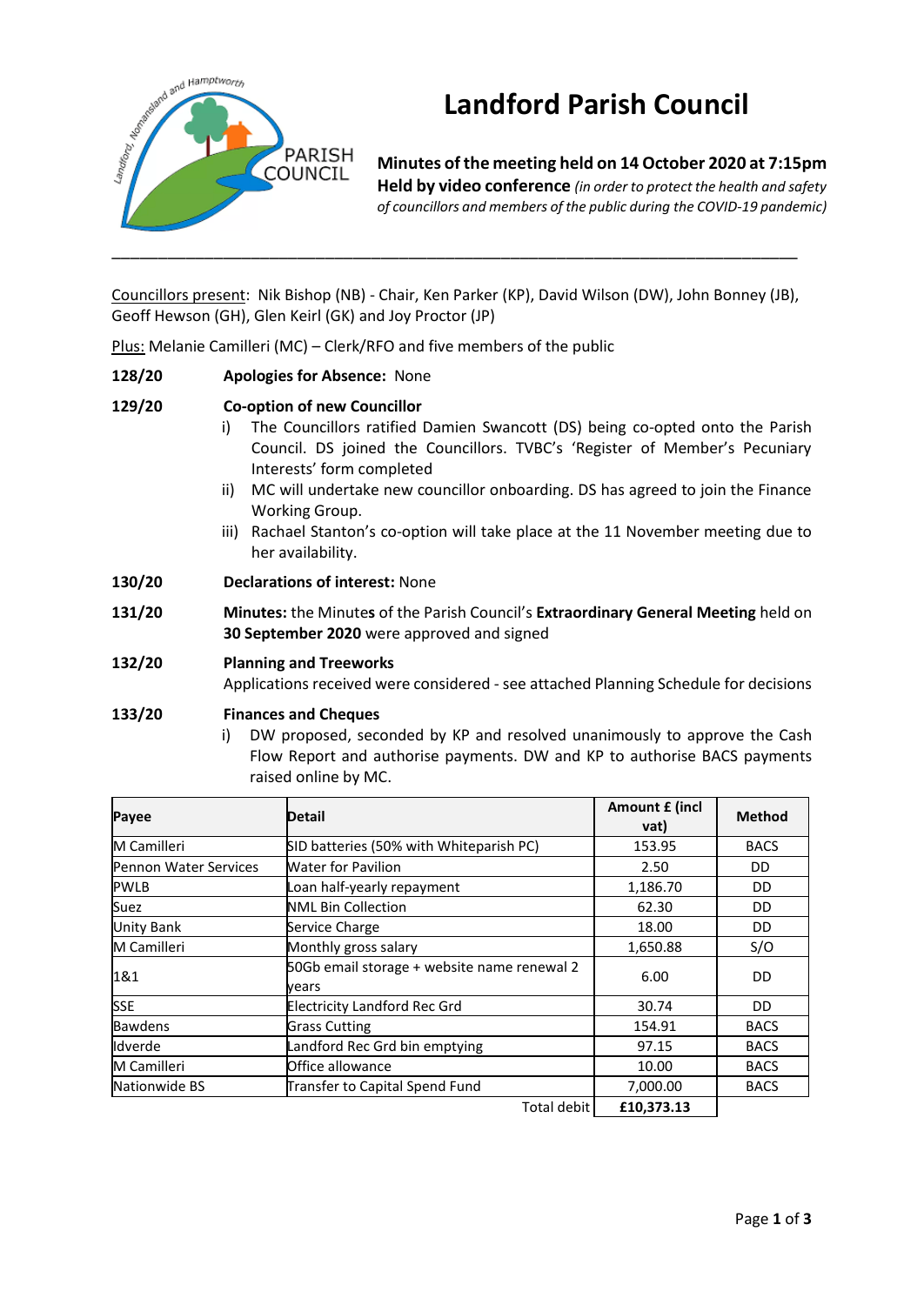| <b>Receipts</b>   | <b>Detail</b>                            | <b>Amount £</b> | Deposit Ref. |
|-------------------|------------------------------------------|-----------------|--------------|
| Whiteparish PC    | SID batteries (50% reimbursement to LPC) | 64.15           |              |
| Wiltshire Council | Second half Precept                      | 25.500.00       |              |
|                   | Total credit                             | £25.564.15      |              |

- ii) The first draft budget 2021/22 was presented and a couple of adjustments made. DW proposed that all councillors consider new projects additional to the ones listed in the budget and come ready to discuss at the 11 November meeting.
- iii) DW proposed, seconded by JP and resolved unanimously the quote for installation of a SID post on New Road was approved.

# **134/20 NML Reading Room Indenture**

- i) NB expressed her thanks to the NML RR Management Committee for their hard work over the years. This was echoed by all councillors.
- ii) MC set-out the Parish Council's legal obligations of the NML RR set out within the Indenture dated 1911 as well as its Statutory duties as a parish council and first tier of government.
- iii) After discussion between councillors and members of the NML RR Management Committee attending the meeting, it was agreed that NB, JP, and MC will produce a proposed Terms of Reference (under which the NML RR Management Committee will operate) and send to the NML RR Management Committee for consideration before NB, JP, and MC seek to reconvene with the NML RR Management Committee.

# **135/20 Affordable Housing**

GH presented various options and call for sites. Wiltshire Council is keen to assist LPC by conducting a Rural Housing Needs Survey on our behalf (currently no charge to LPC).

GH proposed seconded by JP and resolved unanimously that LPC should express that they wish Wiltshire Council to conduct a HNS in Jan 2021.

#### **136/20 Landford Rec Grd Disabled Toilet**

Opening (and cleaning) arrangements after October half-term hols was discussed. It was unanimously agreed that they would be closed after Oct half-term hols and reopened during the Xmas hols (18 Dec 2020 – 04 Jan 2021). MC to notify Julie King.

#### **137/20 Remembrance Day (Sun 08 November)**

It was unanimously agreed that:-

- the Parish Council will purchase a wreath (arranged through Redlynch PC by MC) and laid by NB (which will be photographed and posted-up on the website and social media)
- the memorial will be open 10-2 for members of the public to lay wreaths
- MC to produce a poster communicating the arrangement

# **138/20 Christmas Trees 2020**

i) Arrangements for Christmas Tree donations/locations to be discussed and agreed at the 11 Nov meeting.

# **139/20 To receive Councillors' Reports** NB: Defib Training not currently taking place due to CV19 video so a training video will be published in the Parish Council's website

# **140/20 To receive a report from Councillor Leo Randall (Wiltshire Council)**

Number of concerns raised at the first Wiltshire Council virtual Area Board meeting:- • Boundary changes/New Divisions. The only issue affecting Landford PC relates to the fact it has households within the New Forest National Park.